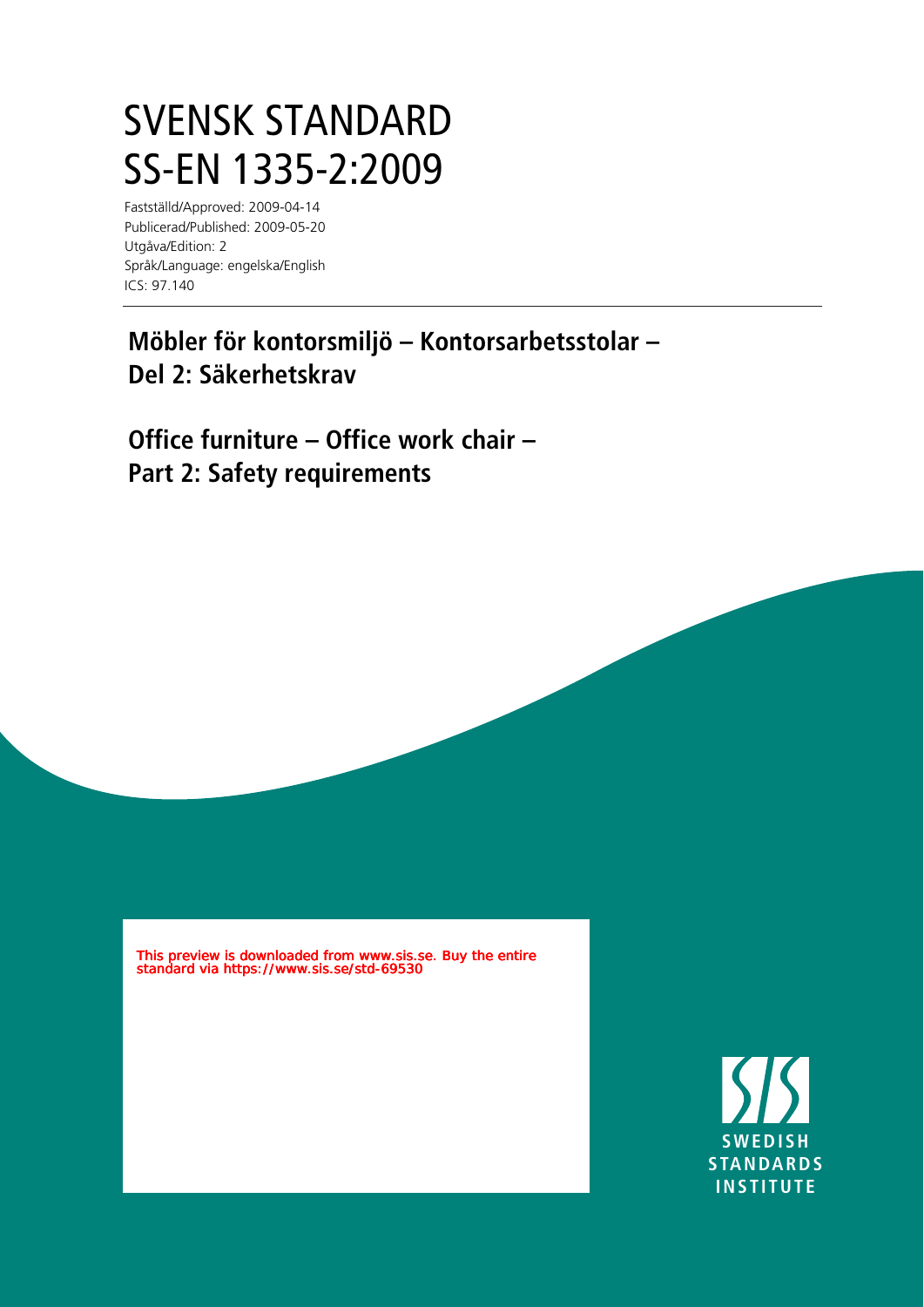## Hitta rätt produkt och ett leveranssätt som passar dig

#### Standarder

Genom att följa gällande standard både effektiviserar och säkrar du ditt arbete. Många standarder ingår dessutom ofta i paket.

#### Tjänster

Abonnemang är tjänsten där vi uppdaterar dig med aktuella standarder när förändringar sker på dem du valt att abonnera på. På så sätt är du säker på att du alltid arbetar efter rätt utgåva.

e-nav är vår online-tjänst som ger dig och dina kollegor tillgång till standarder ni valt att abonnera på dygnet runt. Med e-nav kan samma standard användas av flera personer samtidigt.

#### Leveranssätt

Du väljer hur du vill ha dina standarder levererade. Vi kan erbjuda dig dem på papper och som pdf.

#### Andra produkter

Vi har böcker som underlättar arbetet att följa en standard. Med våra böcker får du ökad förståelse för hur standarder ska följas och vilka fördelar den ger dig i ditt arbete. Vi tar fram många egna publikationer och fungerar även som återförsäljare. Det gör att du hos oss kan hitta över 500 unika titlar. Vi har även tekniska rapporter, specikationer och "workshop agreement". Matriser är en översikt på standarder och handböcker som bör läsas tillsammans. De finns på sis.se och ger dig en bra bild över hur olika produkter hör ihop.

#### Standardiseringsprojekt

Du kan påverka innehållet i framtida standarder genom att delta i någon av SIS ca 400 Tekniska Kommittéer.

# Find the right product and the type of delivery that suits you

#### Standards

By complying with current standards, you can make your work more efficient and ensure reliability. Also, several of the standards are often supplied in packages.

#### Services

Subscription is the service that keeps you up to date with current standards when changes occur in the ones you have chosen to subscribe to. This ensures that you are always working with the right edition.

e-nav is our online service that gives you and your colleagues access to the standards you subscribe to 24 hours a day. With e-nav, the same standards can be used by several people at once.

#### Type of delivery

You choose how you want your standards delivered. We can supply them both on paper and as PDF files.

#### Other products

We have books that facilitate standards compliance. They make it easier to understand how compliance works and how this benefits you in your operation. We produce many publications of our own, and also act as retailers. This means that we have more than 500 unique titles for you to choose from. We also have technical reports, specifications and workshop agreements. Matrices, listed at sis.se, provide an overview of which publications belong together.

#### Standardisation project

You can influence the content of future standards by taking part in one or other of SIS's 400 or so Technical Committees.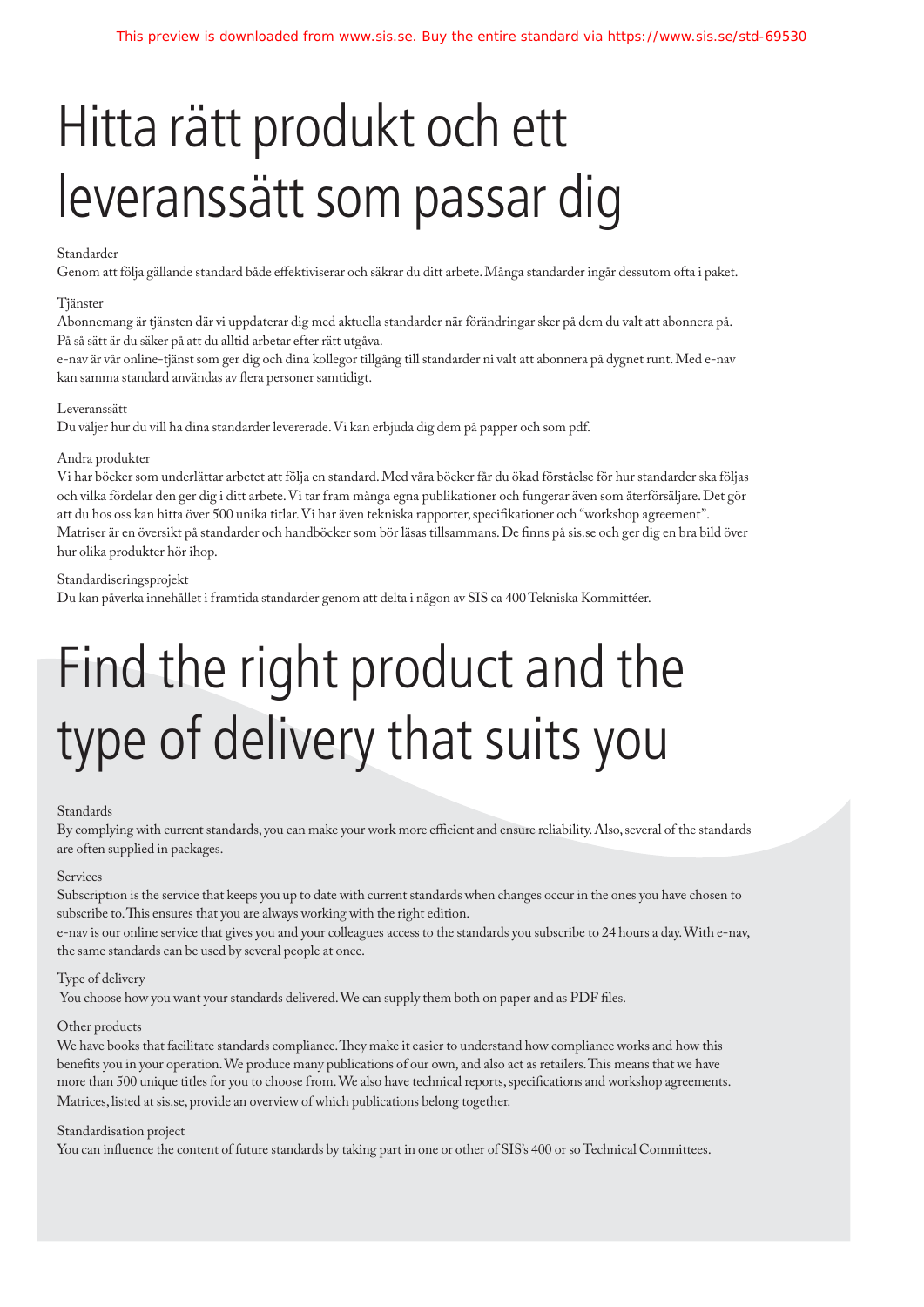Europastandarden EN 1335-2:2009 gäller som svensk standard. Detta dokument innehåller den officiella engelska versionen av EN 1335-2:2009.

Denna standard ersätter SS-EN 1335-2, utgåva 1.

The European Standard EN 1335-2:2009 has the status of a Swedish Standard. This document contains the official English version of EN 1335-2:2009.

This standard supersedes the Swedish Standard SS-EN 1335-2, edition 1.

© Copyright/Upphovsrätten till denna produkt tillhör SIS, Swedish Standards Institute, Stockholm, Sverige. Användningen av denna produkt regleras av slutanvändarlicensen som återfinns i denna produkt, se standardens sista sidor.

© Copyright/Upphovsrätten till denna produkt tillhör SIS, Swedish Standards Institute, Stockholm, Sverige. Användningen<br>av denna produkt regleras av slutanvändarlicensen som återfinns i denna produkt, se standardens sista

Upplysningar om sakinnehållet i standarden lämnas av SIS, Swedish Standards Institute, telefon 08-555 520 00. Standarder kan beställas hos SIS Förlag AB som även lämnar allmänna upplysningar om svensk och utländsk standard.

Information about the content of the standard is available from the Swedish Standards Institute (SIS), tel +46 8 555 520 00. Standards may be ordered from SIS Förlag AB, who can also provide general information about Swedish and foreign standards.

SIS Förlag AB, SE 118 80 Stockholm, Sweden. Tel: +46 8 555 523 10. Fax: +46 8 555 523 11. E-mail: sis.sales@sis.se Internet: www.sis.se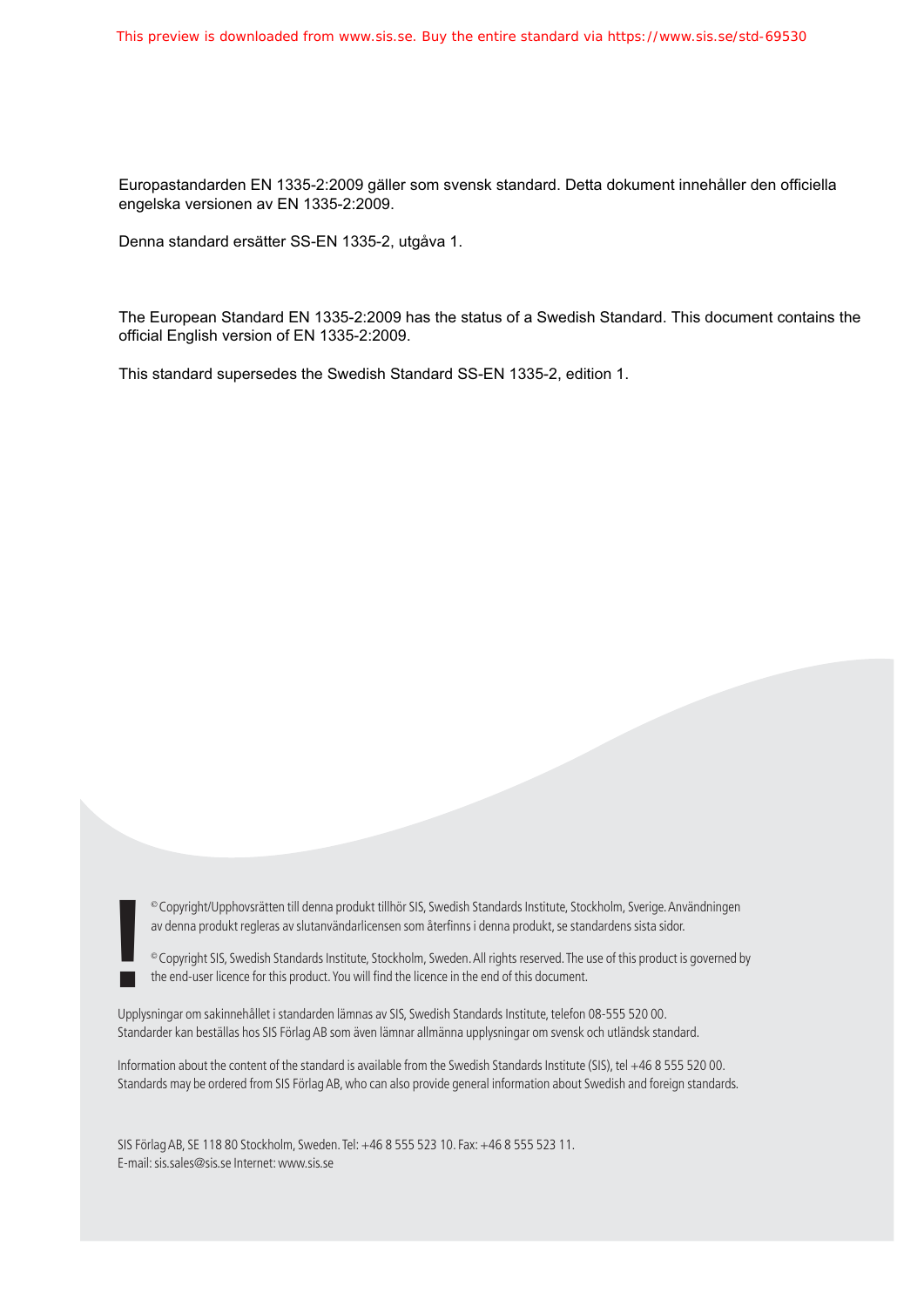This preview is downloaded from www.sis.se. Buy the entire standard via https://www.sis.se/std-69530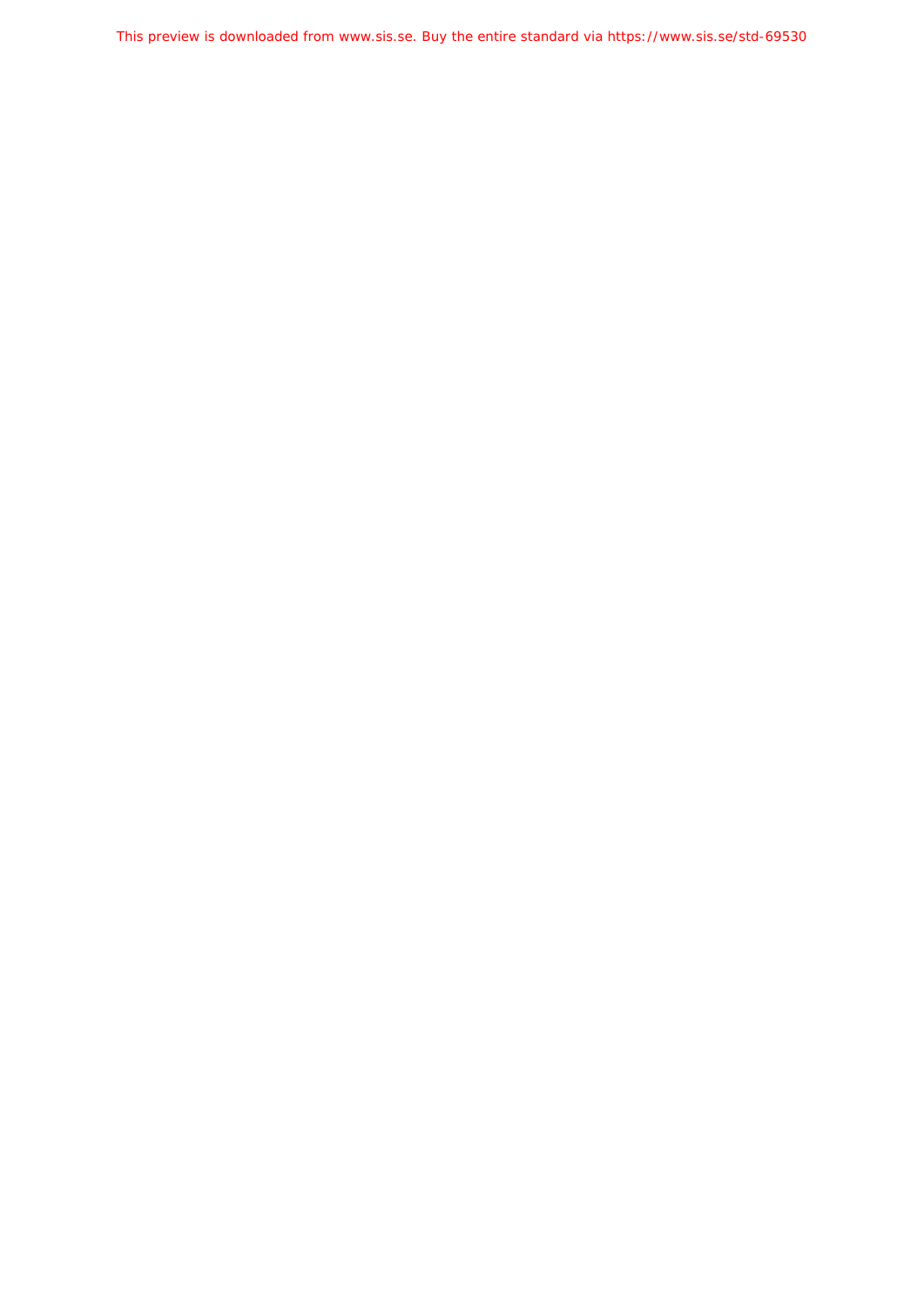## EUROPEAN STANDARD NORME EUROPÉENNE EUROPÄISCHE NORM

April 2009

**EN 1335-2**

**EN 1335-2** 

ICS 97.140 Supersedes EN 1335-2:2000

English Version

#### Office furniture - Office work chair - Part 2: Safety requirements

Mobilier de bureau - Sièges de travail de bureau - Partie 2: Exigences de sécurité

Büromöbel - Büro-Arbeitsstuhl - Teil 2: Sicherheitsanforderungen

This European Standard was approved by CEN on 28 February 2009.

CEN members are bound to comply with the CEN/CENELEC Internal Regulations which stipulate the conditions for giving this European Standard the status of a national standard without any alteration. Up-to-date lists and bibliographical references concerning such national standards may be obtained on application to the CEN Management Centre or to any CEN member.

This European Standard exists in three official versions (English, French, German). A version in any other language made by translation under the responsibility of a CEN member into its own language and notified to the CEN Management Centre has the same status as the official versions.

CEN members are the national standards bodies of Austria, Belgium, Bulgaria, Cyprus, Czech Republic, Denmark, Estonia, Finland, France, Germany, Greece, Hungary, Iceland, Ireland, Italy, Latvia, Lithuania, Luxembourg, Malta, Netherlands, Norway, Poland, Portugal, Romania, Slovakia, Slovenia, Spain, Sweden, Switzerland and United Kingdom.



EUROPEAN COMMITTEE FOR STANDARDIZATION COMITÉ EUROPÉEN DE NORMALISATION EUROPÄISCHES KOMITEE FÜR NORMUNG

**Management Centre: Avenue Marnix 17, B-1000 Brussels**

© 2009 CEN All rights of exploitation in any form and by any means reserved worldwide for CEN national Members.

Ref. No. EN 1335-2:2009: E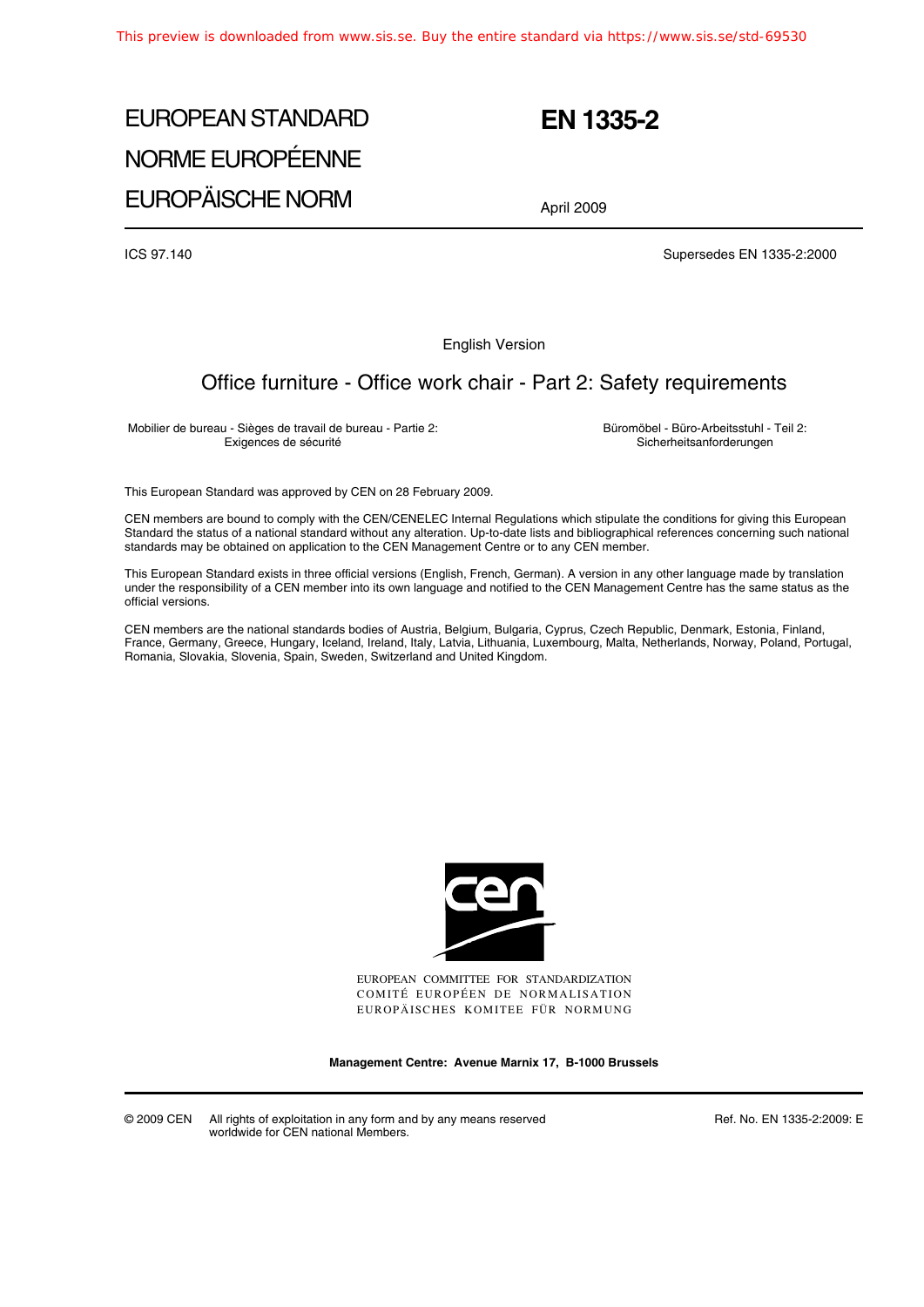SS-EN 1335-2:2009 (E) who aded from www.sis.se. Buy the entire standard via https://www.sis.se/std-69530

### **Contents**

| $\mathbf 1$    |  |  |
|----------------|--|--|
| $\overline{2}$ |  |  |
| $\overline{3}$ |  |  |
| $\overline{4}$ |  |  |
| 4.1            |  |  |
| 4.1.1          |  |  |
| 4.1.2          |  |  |
| 4.1.3          |  |  |
| 4.1.4          |  |  |
| 4.2            |  |  |
| 4.3            |  |  |
| 4.4            |  |  |
| 4.5            |  |  |
| 5 <sub>5</sub> |  |  |
|                |  |  |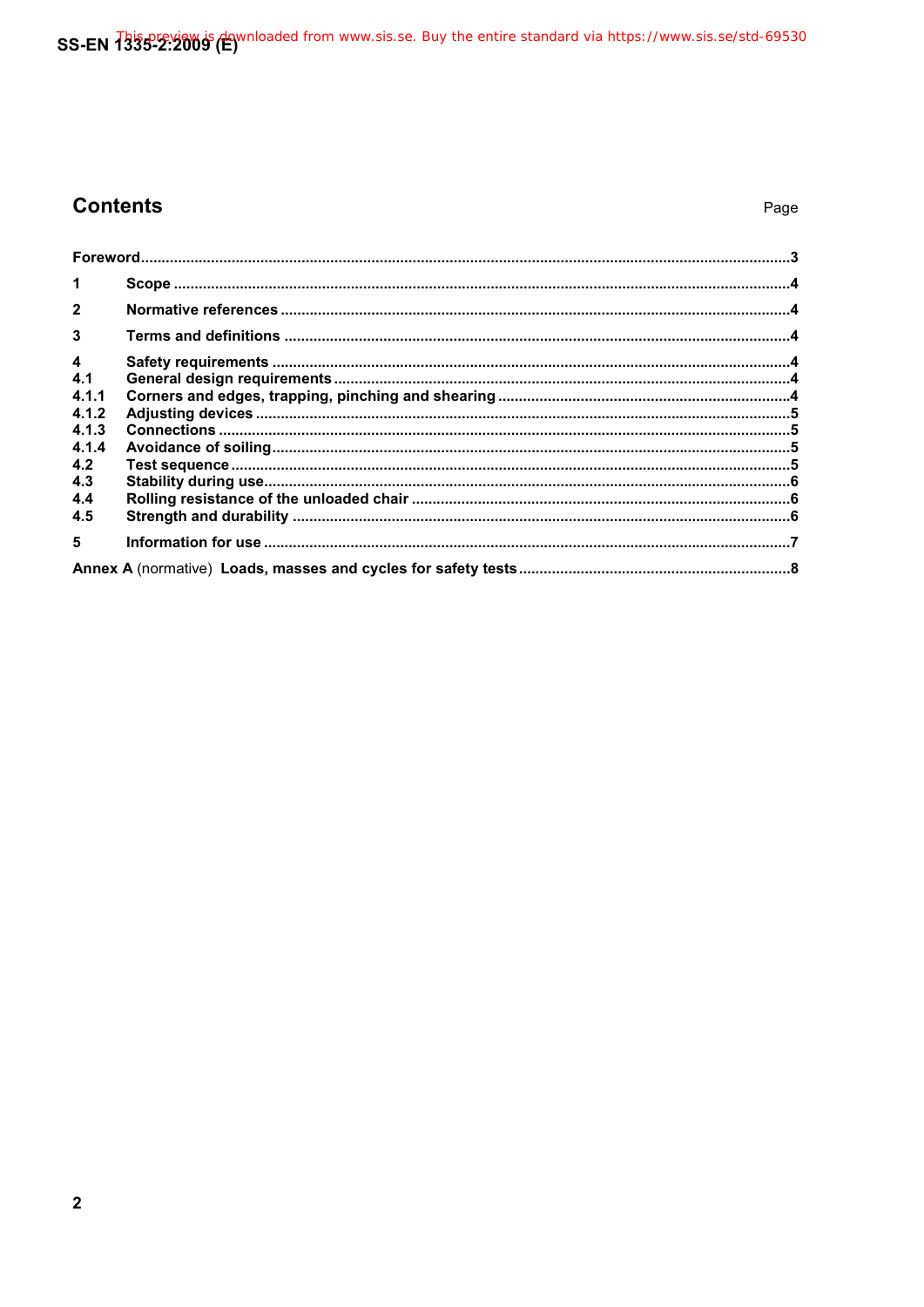**EN 1335-2:2009 (E)** 

#### **Foreword**

This document (EN 1335-2:2009) has been prepared by Technical Committee CEN/TC 207 "Furniture", the secretariat of which is held by UNI.

This European Standard shall be given the status of a national standard, either by publication of an identical text or by endorsement, at the latest by October 2009, and conflicting national standards shall be withdrawn at the latest by October 2009.

Attention is drawn to the possibility that some of the elements of this document may be the subject of patent rights. CEN [and/or CENELEC] shall not be held responsible for identifying any or all such patent rights.

This document supersedes EN 1335-2:2000.

This series consist of following parts:

EN 1335-1, *Office furniture — Office work chair — Part 1: Dimensions — Determination of dimensions*;

EN 1335-2, *Office furniture — Office work chair — Part 2: Safety requirements*;

EN 1335-3, *Office furniture — Office work chair — Part 3: Test methods*.

The main changes with respect to the previous edition are listed below:

- a) castor durability (former 6.2) has been defined as functional test;
- b) foot rest stability and foot rest static load have been defined as safety test.

According to the CEN/CENELEC Internal Regulations, the national standards organizations of the following countries are bound to implement this European Standard: Austria, Belgium, Bulgaria, Cyprus, Czech Republic, Denmark, Estonia, Finland, France, Germany, Greece, Hungary, Iceland, Ireland, Italy, Latvia, Lithuania, Luxembourg, Malta, Netherlands, Norway, Poland, Portugal, Romania, Slovakia, Slovenia, Spain, Sweden, Switzerland and the United Kingdom.